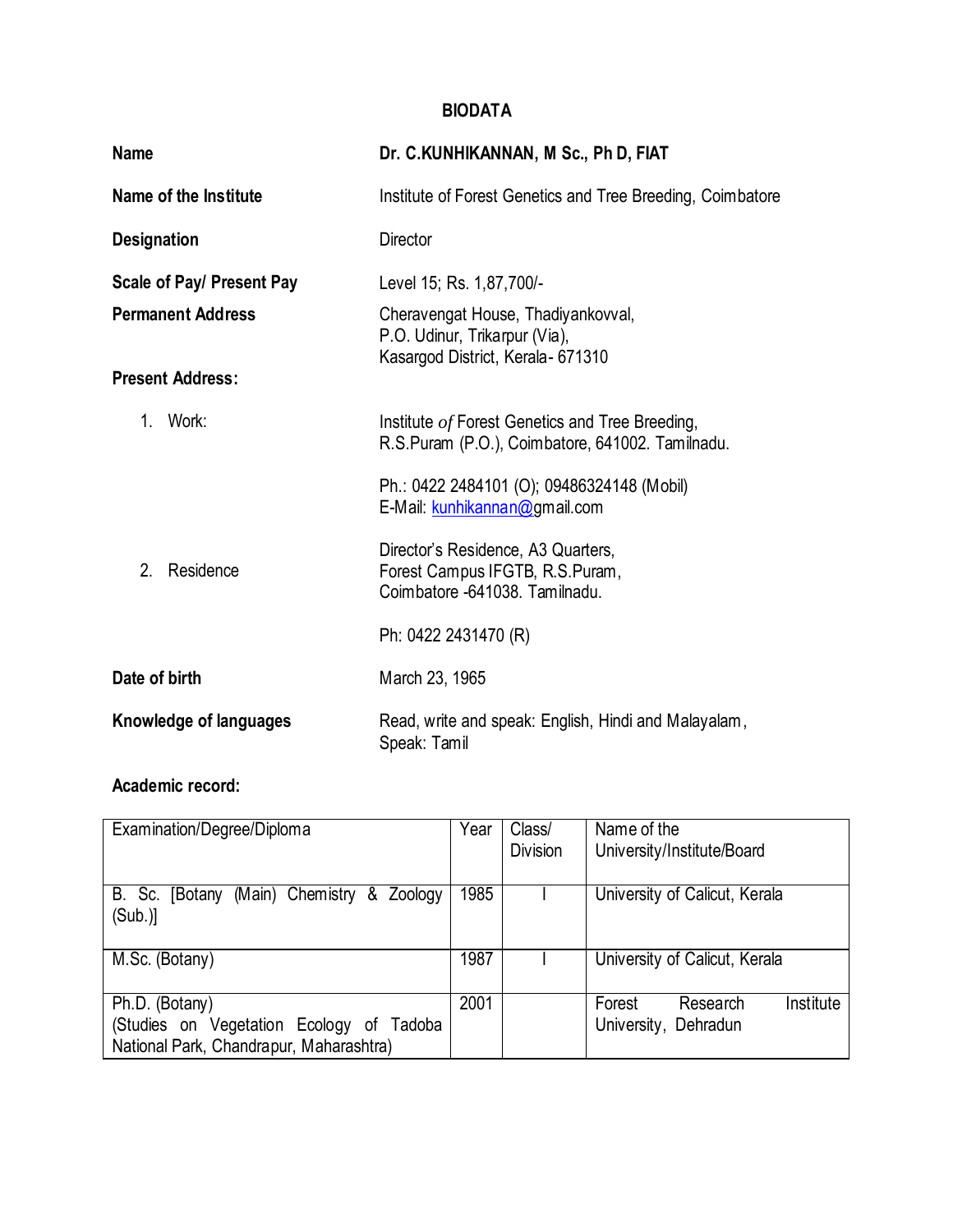### **Training in India and Abroad:**

- 1. Two Weeks training on Advance Operation and maintenance of Scanning Electron Microscope (Model: Leica Stereoscan 430) at Leica Cambridge, Clifton Road, Cambridge, U.K. 1995.
- 2. One month training on Research Methodologies with Special Emphasis on Statistics, at IASRI, New Delhi.-1998.
- 3. ISO 14001: Environmental Management System Auditor Course-one week (Institute of Environmental Management and Assessment approved) at ICFRE Dehradun by Marsden International, UK. 2004.
- 4. Sanitary/ Phytosanitary (SPS), Risk analysis and Modeling Capacity Building Course (Two week) by Tuskegee University, Acharya N.G.Ranga Agricultural University and USDA/ APHIS at Hyderabad-2007
- 5. Mainstreaming Biodiversity for Environmental Impact Assessment (one week) at Wildlife Institute of India, Dehradun- 2008

| Institution                                                                                                                                               | Designation                                                                                    | Period                                                   | <b>Duties</b>                                                                                                                                                                                                                       |
|-----------------------------------------------------------------------------------------------------------------------------------------------------------|------------------------------------------------------------------------------------------------|----------------------------------------------------------|-------------------------------------------------------------------------------------------------------------------------------------------------------------------------------------------------------------------------------------|
| Department,<br>Forest<br>Kerala                                                                                                                           | Research<br>Assistant                                                                          | September<br>12,<br>1989<br>to<br>September 11,<br>1990. | Enumeration and regeneration survey of<br>trees of Silent valley National Park, Kerala.                                                                                                                                             |
| Tropical<br>Forest<br>Research<br>Institute,<br>Jabalpur (ICFRE)                                                                                          | Research<br>Assistant<br>Grade I                                                               | October, 1990<br>to July, 1992                           | Survey and Documentation of medicinal<br>plants of Central India                                                                                                                                                                    |
| Forest<br>Tropical<br>Institute-<br>Research<br>Jabalpur (ICFRE)                                                                                          | Scientist SC                                                                                   | 1992<br>August<br>August<br>to<br>1997                   | Survey and Documentation of medicinal<br>plants of Central India; Germplasm<br>collection of grasses, Plant diversity<br>studies of natural forests and plantation,<br><b>SEM</b> studies                                           |
| Tropical<br>Forest<br>Research<br>Institute,<br>Jabalpur and Institute of<br>Genetics<br>Forest<br>and<br>Tree<br><b>Breeding</b><br>Coimbatore-2 (ICFRE) | <b>SD</b><br>Scientist<br>(Re-<br>designated<br>as<br>C.<br><b>Scientist</b><br>w.e.f. 1.4.01) | August 1997 -<br>2003                                    | Survey and Documentation of medicinal<br>plants of Central India; Germplasm<br>collection of grasses, Plant diversity<br>studies of natural forests and plantation,<br>Scanning Electron Microscopic studies                        |
| Institute<br>of<br>Forest<br>Genetics<br><b>Tree</b><br>and<br>Coimbatore-2<br><b>Breeding</b><br>(ICFRE)                                                 | Scientist D                                                                                    | Jan. 2003<br>to<br>Dec. 2009                             | Plant diversity and regeneration studies of<br>forests<br>including<br>natural<br>mangroves,<br>Environmental<br>Impact<br>sacred<br>groves,<br>Assessment of bauxite mining sites at<br>Visakhapatnam,<br>Araku<br>valley,<br>Eco- |

### **Employment record:**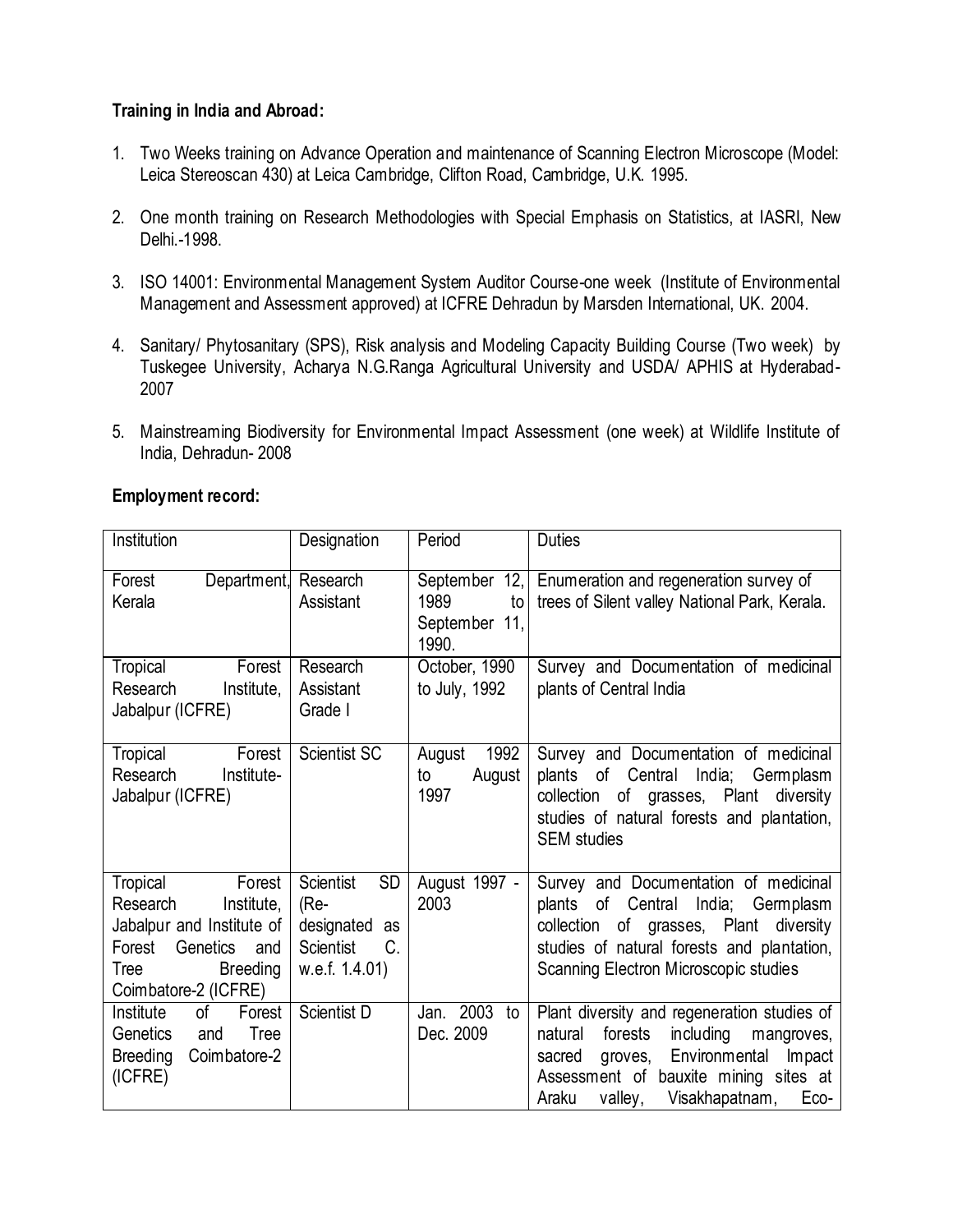|                                                     |                                                    |                    |                               | restoration plan for Kudremukh mines,<br>Evaluation of NAP activities in Kerala.                                                                                                                                                                                                                                                                          |
|-----------------------------------------------------|----------------------------------------------------|--------------------|-------------------------------|-----------------------------------------------------------------------------------------------------------------------------------------------------------------------------------------------------------------------------------------------------------------------------------------------------------------------------------------------------------|
| Institute<br>Genetics<br><b>Breeding</b><br>(ICFRE) | of<br>Forest<br>Tree<br>and<br>Coimbatore-2        | <b>Scientist E</b> | Jan. 2009<br>to<br>Dec. 2013  | Plant diversity and regeneration studies of<br>natural forests, Environmental<br>Impact<br>Assessment of Hydro-electric<br>project,<br>Eco-restoration<br>of<br>degraded<br>Bhutan,<br>forests, preparation R&R Plan for mine<br>affected areas in Karnataka and Re-<br>assignment of Forest types.                                                       |
| Institute<br>Genetics<br><b>Breeding</b><br>(ICFRE) | of<br>Forest<br><b>Tree</b><br>and<br>Coimbatore-2 | Scientist F        | Jan. 2014<br>to<br>Dec. 2018  | Plant diversity and regeneration studies of<br>natural forests and plantations, Eco-<br>restoration of degraded forests, preparation<br>R&R Plan for mine affected areas in<br>Karnataka, Carrying capacity studies in<br>Forest<br>Saranda<br>of<br>Jharkhand<br>and<br>Environmental auditing of opencast coal<br>mines.                                |
| Institute<br>Genetics<br><b>Breeding</b><br>(ICFRE) | 0f<br>Forest<br><b>Tree</b><br>and<br>Coimbatore-2 | Scientist G        | Jan. 2019 to<br>30.June 2020. | diversity documentation natural<br>Plant<br>forests, wetlands, plantations and coal<br>blocks; Preparation of R&R Plan for mine<br>affected areas in Karnataka; Environmental<br>auditing and environmental performance<br>index rating of opencast coal mines.                                                                                           |
| Institute<br>Genetics<br><b>Breeding</b><br>(ICFRE) | of<br>Forest<br><b>Tree</b><br>and<br>Coimbatore-2 | <b>Director</b>    | July 2020 till<br>date        | Overall management of research<br>and<br>administration of the<br>institute.<br>Plant<br>diversity documentation natural forests,<br>wetlands, plantations and iron ore/ coal<br>blocks; Preparation of R&R Plan for mine<br>affected areas in Karnataka; Environmental<br>auditing and environmental performance<br>index rating of opencast coal mines. |

**Projects on-going/ Completed:**

- Assessment of regeneration potential of native flora in *Acacia auriculiformis* plantations funded by Department of Forest and Wildlife, Govt. Kerala (as PI.).2019-2022
- Assessment Plant Diversity of Silent Valley Buffer Zone, Palakkad district, Kerala funded by Department of Forest and Wildlife, Govt. Kerala (as PI.). 2017-2021.
- Documentation of Phytodiversity in and around Singanallur Lake, Coimbatore Funded by Centre for Urban Biodiversity Conservation and Education (CUBE), Coimbatore (as PI.).2017-2019
- Re-assignment of Forest types of India (ICFRE Plan fund) as team leader for Tamilnadu state.
- Impact of forest plantations on ground flora diversity and soil characteristics including the prescription of management practices funded by ICFRE (as PI.) 2010-2014
- Development of site specific regeneration augmentation plan for potential degraded areas in Western Ghats funded by ICFRE (as PI.) 2009-2014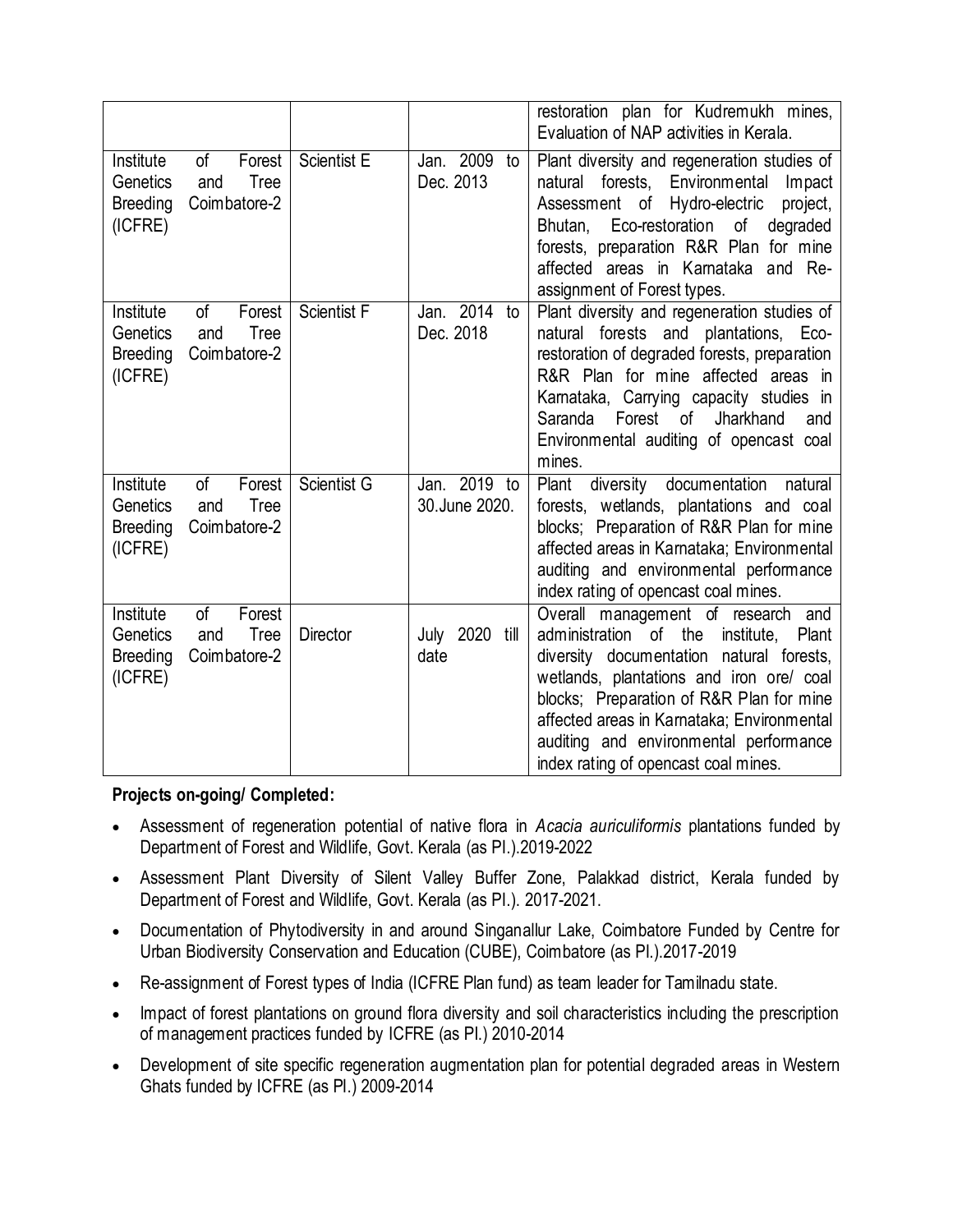- Natural regeneration studies of important trees of Silent Valley national Park, Kerala funded by ICFRE (as PI.) 2004-2009.
- Infrastructure development of the Botanical Garden of the IFGTB and ex-situ conservation of selected Rare and Threatened species funded by MoEF (as PI.) 2004 to 2006
- Threatened Species Recovery Research for Silentvalley (Kerala) and Kolli hills (Tamilnadu) MPCAs Funded by Foundation for Revitalization of Local Health Traditions (FRLHT) Bangalore (as PI.) 2001- 2004.
- Studies on the diversity of bee fauna of the Nilgiris (ICFRE Plan fund) As Co- investigator
- An in-depth assessment of sacred groves the only remnants of evergreen forests in Alappuzha district, Kerala. (ICFRE Plan fund) As Co-investigator
- Population structure and reproduction in B*ruguiera* and C*eriops*: implication on conservation (MoEF Fund). As Co-investigator
- Butterfly diversity in relation to landscape changes in the Walayar Valley, at Palakkad Gap in the Western Ghats (MoEF Fund). As Co-investigator
- Population structure, regeneration status and pollination ecology of *Dalbergia latifolia* and *D. sissoides* (ICFRE Plan fund) As Co-investigator
- Visitor Carrying capacity of Kuruva Islands in Wyanad district, Kerala As Co-investigator

### **Contribution in Consultancy services as member of the team.**

- Biodiversity Assessment study with respect to the whole Hasdeo-Arand Coalfields comprising Tara, Parsa, Parsa East, Kente extension coal block area in Sarguja District Chhattisgarh (2019 onwards)
- Auditing of Environmental and Forest Clearance Compliance in mining areas of Singareni Collieries (2018 onwards)
- Developing Approach and Methodology for Index Rating of Environmental Compliance Conditions and Performance evaluation of coal mines of CIL.(2018 onwards)
- Preparation of Reclamation and Rehabilitation Plan for NMDC mines in Kirandul (2017 onwards)
- Environmental auditing of opencast coal mines of coal India ltd. (2015 to continue)
- Preparation of Reclamation & Rehabilitation Plan for mine affected areas in Bellary, Chitradurga and Tumkur districts in Karnataka state (2012 -continue)
- Carrying capacity studies in Saranda Forest of Jharkhand (2015-16)
- Macro level EIA for mines in Bellary, Chitradurga and Tumkur districts in Karnataka state as per direction of Honorable Supreme Court of India (2011)
- Comprehensive Environmental Impact Assessment (EIA) of Bhunaka Hydro electric project, Bhutan (2010-11)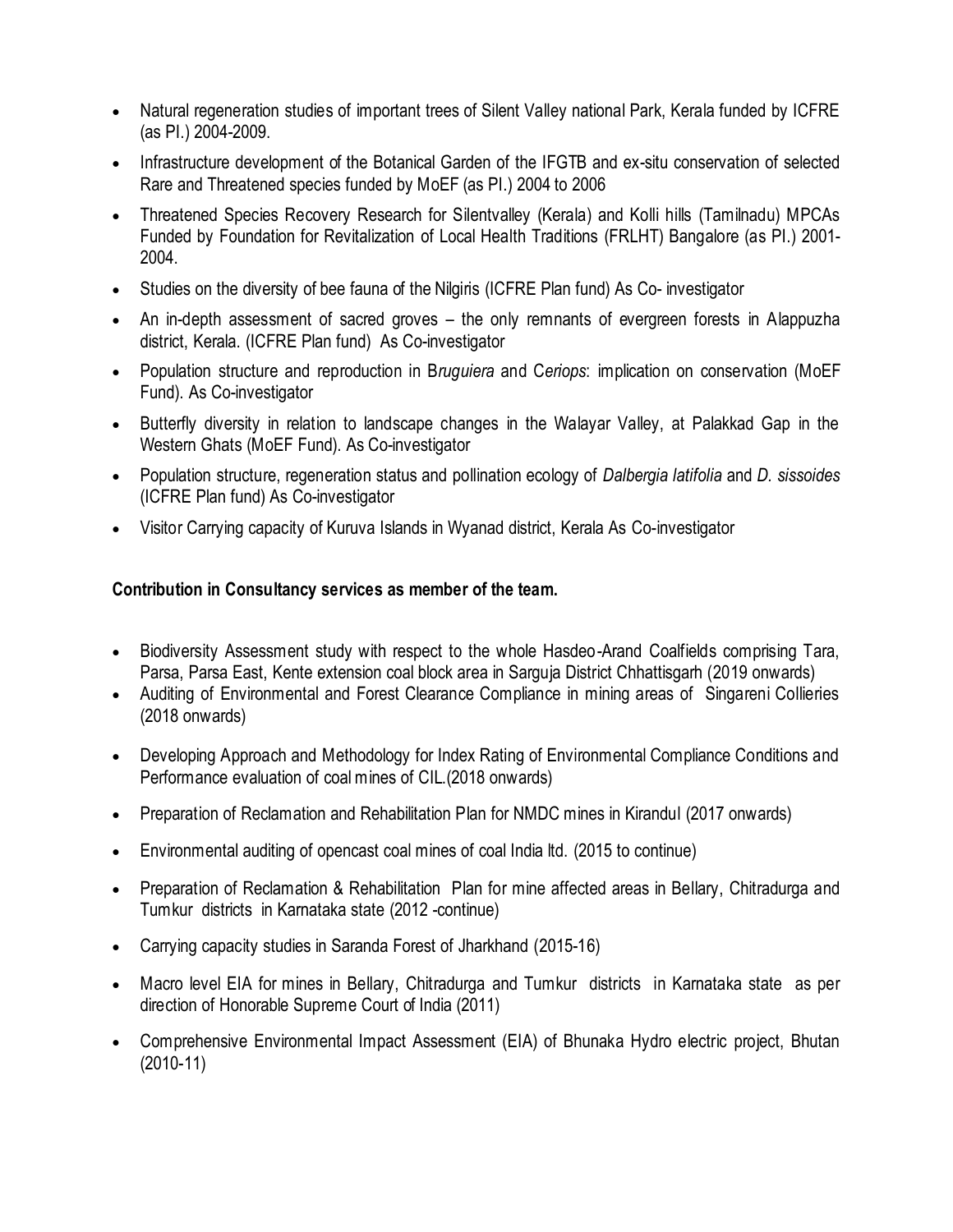- Comprehensive Environmental Impact Assessment (EIA) for Sankosh Multipurpose project, Bhutan (2010)
- Environmental Impact Assessment (EIA) study on the route of Conveyer belt for Ankua Iron Ore Deposits, Jharkhand (2010)
- Biodiversity Assessment for the proposal of 2000 MW Pit Head Thermal Power station by ESSAR Power ,Jharkhand (2009)
- Environmental Impact Assessment and preparation of Catchment Area Treatment plan for proposed Iron ore mine area in Ankua in West Singham District, Jharkhand (2008-09)
- Environmental Impact Assessment and preparation of Catchment Area Treatment plan for proposed Bauxite mine area in Jerrela blocks Chintapalli in Visakhapatnam District, Andhra Pradesh(2007-08)
- Preparation of Catchment Area Treatment plan for proposed Bauxite mine area in Arakku Valley (Chittamgondi, Galikonda and Rekthakonda) in Visakhapatnam District, Andhra Pradesh (2006-2007)
- Environmental Impact Assessment for proposed Bauxite mine area in Arakku Valley (Chittamgondi, Galikonda and Rekthakonda) in Visakhapatnam District, Andhra Pradesh (Provided by Andhra Pradesh Mineral Development Corporation Ltd. during 2006-07)
- Evaluation of changes likely to occur with the diversion of Reserve Forest on Flora and Fauna for realignment of Tellavagu nallah (a stream) at Singareni Collieries Company Ltd. Mine lease area, Kothagudem, Khammam district, Andhra Pradesh (2004).
- Preparation of Eco-restoration plan as a part of Mine Closure Plan for Kudremukh Iron Ore Company Ltd. Kudremugh, Karnataka (2004).
- To Advocate commission appointed by honorable High Court of Kerala for inspecting the area treated under Kerala Forestry Project funded by World Bank, as an expert for providing technical inputs to the commission especially on biodiversity loss, medicinal plants and regeneration issues in natural forests during 2001 &2002..
- Identification of Gene Pool Conservation Areas (GPCA) in Peria Forest Range, North Wyanad division, Kerala during 2004 and 2005 for Chief Conservator of Forests, (Eco-development and Tribal Welfare), Kerala Forest Dept.

## **PUBLICATIONS:**

### **(i) Books**

1. Bisen, S. S. and C. Kunhikannan 2002. *Medicinal Plants of Central India,* Tropical Forest Research Institute, Jabalpur pp 148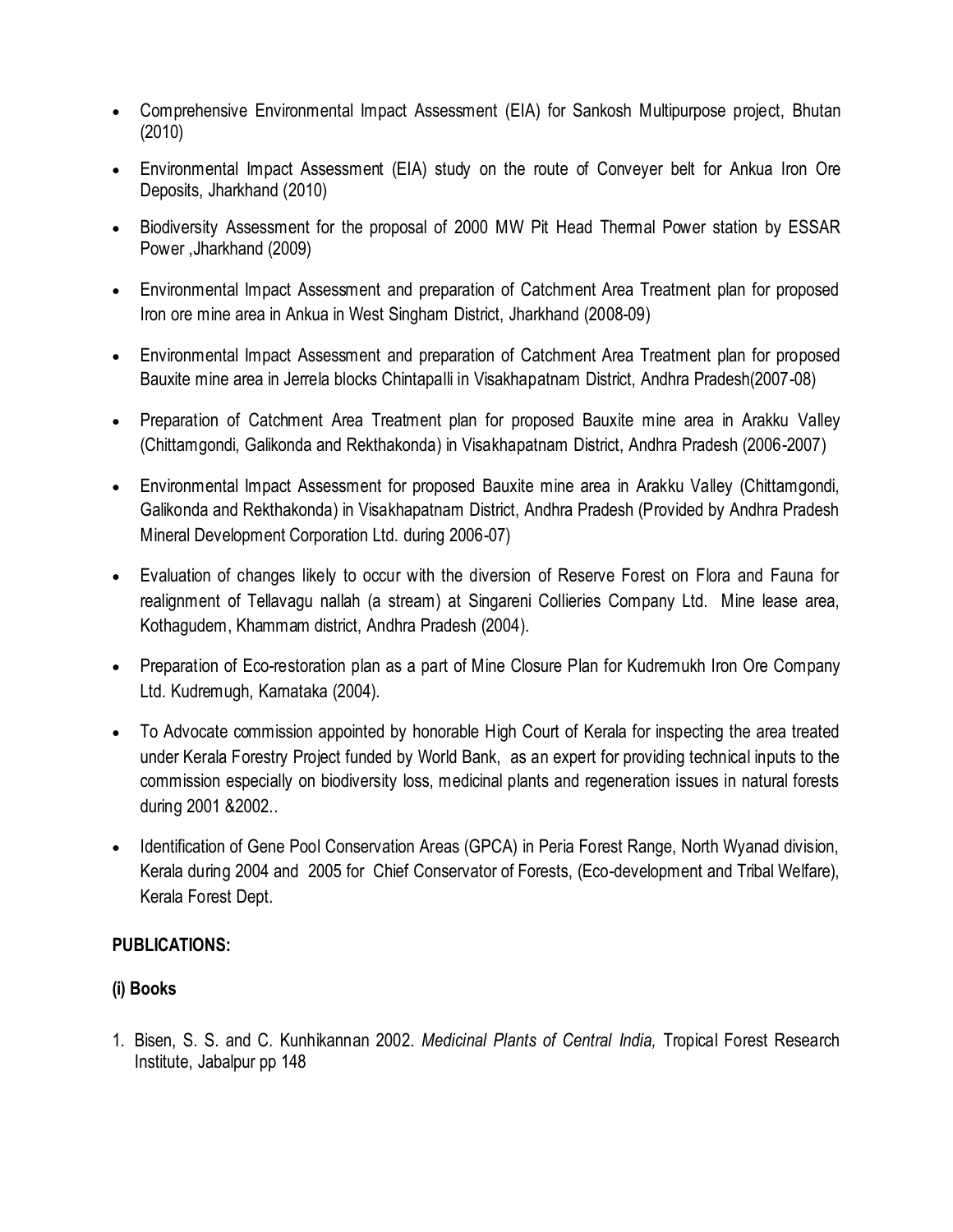- 2. Kunhikannan, C., Nagarajan, B., Sivakumar V. and Venkatasubramanian N. 2004. *Species Recovery in a few Rare, Endangered and Threatened Plants of Silent Valley and Kolli Hills.* Project Report, IFGTB, Coimbatore74p
- 3. Kunhikannan, C. and Gurudev Singh, B. (Eds.) 2005. *Strategy for Conservation of Sacred groves*, Institute of Forest Genetics and Tree Breeding, Coimbatore.
- 4. Krishnakumar, N., Kunhikannan, C., Sasidharan, K.R. and Manikandan, P. 2010. Abstracts of Publications-1998-2008, IFGTB, Coimbatore.
- 5. Palanisamy, K., Krishnakumar, N., Anandalakshmi, R., Kunhikannan, C. and Hukum Singh (Eds.). 2011. Abstracts: Consultative Workshop on Strategies for Formulation of Forest Genetic Resource Management Network (FGRMN), 9-10 March 2011, IFGTB, Coimbatore.
- 6. Nagarajan, B., Ravichandran, K., Yasodha, R., Kunhikannan, C., Sasidharan, K.R., Rekha Warrier, R. and Venkatasubramanian, N. (Eds.) 2011. *Souvenir Celebration of International Day for Biological Diversity and Centenary of Fischer Herbarium.* IFGTB, Coimbatore.
- 7. Nagarajan, B., Kunhikannan, C., Sasidharan, K. R. and Krisnakumar, N. 2012. *Tropical Ecosystems: Structure, Function and Services*, Institute of Forest Genetics and Tree Breeding, Coimbatore.
- 8. Nagarajan, B. Sasidharan, K.R. Kunhikannan, C. and Krishna Kumar, N. 2013. *Bibliographical Memoirs of Dr. S. Kedharnath*", IFGTB, Coimbatore.
- 9. Ratheesh, R., Sasidharan, K.R., Kunhikannan, C., Krishna Kumar, N., Raghunath, T.P. and Prabhu, A. 2014. *Butterfly Diversity of Forest Campus-A Pictorial Guide*. Institute of Forest Genetics and Tree Breeding, Coimbatore
- 10. Kunhikannan, C. (2018). *Precious Trees of India* Series II, ENVIS Centre on Forest Genetic Resources & Tree Improvement. IFGTB Coimbatore.

### **(ii) Chapters in Book**

- 1. Kunhikannan, C. 2010. *Terminalia chebula:* In: Krishnakumar, N. Palanisamy, K. Hegde, M, Warrier, K.C.S and Krishnamoorthy, M.(Eds), *Manual of Economically important Forestry species in South India, IFGTB, Coimbatore, 477-484.*
- 2. Kunhikannan, C. 2010. *Toona ciliata:* In: Krishnakumar, N. Palanisamy, K. Hegde, M, Warrier, K.C.S and Krishnamoorthy, M.(Eds), *Manual of Economically important Forestry species in South India, IFGTB, Coimbatore, 507-514.*
- 3. Kunhikannan, C. 2011. Conservation of threatened medicinal plants –challenges and strategies in Souvenir: *Celebration of International Day for Biological Diversity and Centenary of Fischer Herbarium*. IFGTB, Coimbatore.
- 4. Kunhikannan, C. 2012. Introduction to plant taxonomy and identification. In: *Awareness Training manual on CITES*. Institute of Forest Genetics and Tree Breeding, Coimbatore.
- 5. Kunhikannan, C., Sasidharan, K.R., Nagarajan, B., Maria Dominic Savio, M., Venkatramanan, K.S., Subramanian, V. and Geetha, S. 2012. The state of *in situ* genetic conservation In: *Country Report on the State of Forest Genetic Resources-India* (eds. Krishnakumar, N., Raghunath, T.P., Jayaraj, R.S.C., Anandaklakshmi, R. and Warrier, R.R.), Institute of Forest Genetics and Tree Breeding, Coimbatore, pp.71-80.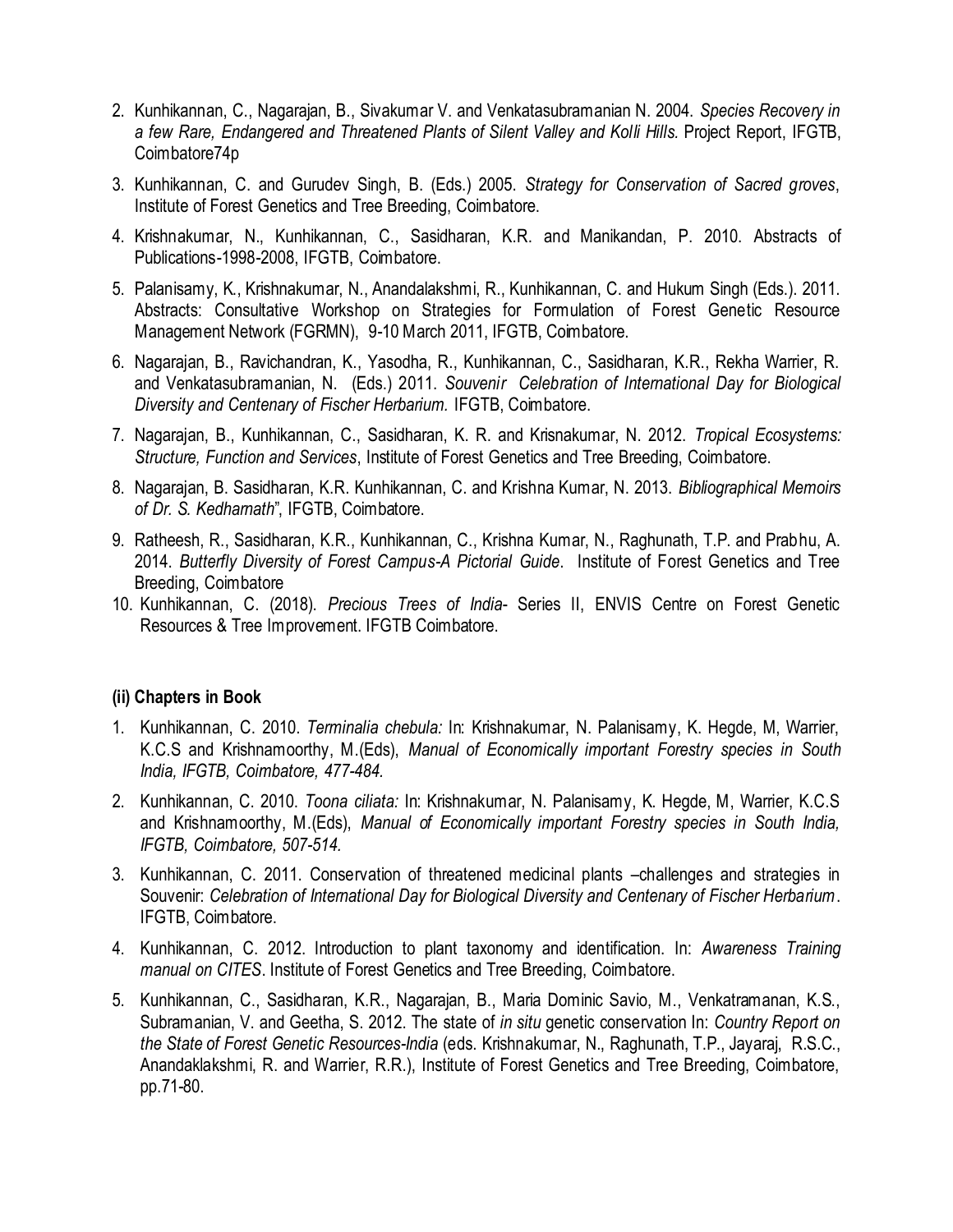- 6. Kunhikannan, C. 2013. Protection measures against fire and grazing- a tool for augmenting natural regeneration in Silent Valley National Park, Kerala-73-76. In: Buvaneswaran, C., Prasanth, R.S., Raghunath, T.P. and Krishna Kumar, N (eds.) *A Compendium of Silvicultural Technologies of IFGTB*. Institute of Forest Genetics and Tree Breeding, Coimbatore.
- 7. Kunhikannan, C. 2014. Grass resources of Jabalpur. In: Khatri, P.K. and Meshram, P.B. (eds.) *Familiarizing Local Biodiversity*, TFRI, Jabalpur.
- 8. Kunhikannan, C. 2016 Biodiversity Conservation in India-A Policy frame work", 418-444 In: Gupta et al. (Eds.) 2016, *Agroforestry for Increased Production and Livelihood Security in India*"
- 9. Sujanapal, P. and Kunhikannan, C. 2017. The Genus Syzygium in Western Ghats. In: Nair, K.N. (Ed.) The Genus Syzygium: Syzygium cumini and other Underutilized Species, CRC Press, Taylor and Francis, USA.
- 10. Kunhikannan, C., Nagarajan, B., Sivakumar, V. and Venkatasubrramanian, N. 2020 Approaches Towards Threatened Species Recovery in Medicinal Plant Conservation Areas (MPCA)–Case Studies from South India, Chapter 14, 389-428. In: **Rajasekharan**, P.E. and **Wani**, S. H (Eds.), Conservation and Utilization of Threatened Medicinal Plants, Springer Nature, Switzerland.

#### **(iii) Papers in Journal**

- 1. Kunhikannan, C., S.S.Bisen and N.C.Pant 1992. Conservation of medicinal plants- a note on conservation of threatened medicinal plants growing in deciduous forests. Proc. Regional meeting of Silviculturists and Research Workers of Central region held at Chandrapur, Nov. 19-20.
- 2. Kunhikannan, C., Mohan Varghese, N.G.Totey, S.S.Bisen, and K.N.Khawarey 1993. Vegetational diversity in Tadoba National Park, Chandrapur. *Indian J. Trop. Biod.* 1: 63-72.
- 3. Varghese, M., Verma, R.K., Kunhikannan, C., Khatri, P.K., Gogate, M.G., Dakshindas, S.D. and Totey 1993. Floristic diversity in permanent preservation plot in Bhimasankar Sanctuary, Maharashtra. *Indian J. Trop. Biod*. 1:167.
- 4. Verma, R.K., Varghese, M., Kunhikannan, C., Khatri, P.K. and Totey, N.G. 1993 Vegetational diversity of Dalal swamp, Seoni, M.P. *Indian J. Trop. Biod*. 1:242
- 5. Kunhikannan, C., Verma, R.K., Illorkar, V. M. and Totey, N.G. 1994 Plant diversity in and around Tadoba Lake, Maharashtra. *Indian J. Trop. Biod*. 2: 327-330.
- 6. Shadangi, D.K., Kunhikannan, C., and Totey, N.G. 1997 Floristic observations in Kapildhara (Amarkantak). *Vaniki Sandesh* 21(2): 8-11.
- 7. Bisen S.S., Kunhikannan, C., Rama Rao, N., Choudhary, K.C. and Srivastava, P. 1997. Conservation and cultivation of medicinal plants. *Proc. International workshop on Forestry Research in Conservation of Natural Forests* held at ICFRE, Dehradun. April 25-26.
- 8. Kunhikannan, C., Ram K. Verma, Raj K. Verma, Khatri, P.K. and Totey, N.G. 1998. Ground flora, soil micro-flora and fauna diversity under plantation ecosystem on bhata land of Bilaspur, Madhya Pradesh*. Environ. and Ecol*. 16(3) 539-548.
- 9. Khatri, P.K., Kunhikannan, C., Ram K. Verma, Raj K. Verma,. and Totey, N.G. 1998. Biological diversity under plantations on bhata land. *J.Trop. Forestry* 14(1) 13-20.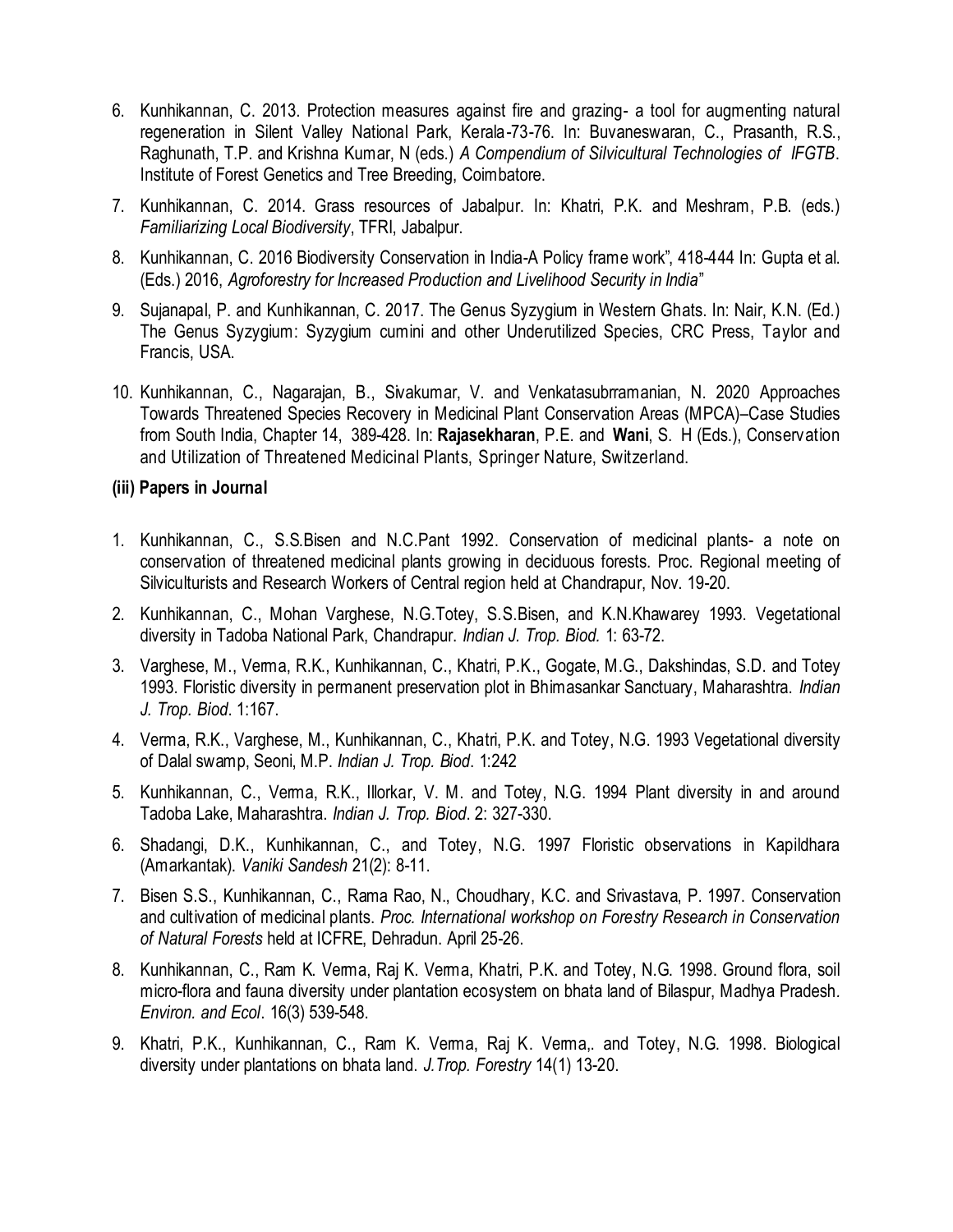- 10. Raj K. Verma,. Khatri, P.K., Kunhikannan, C., Ram K. Verma, and Totey, N.G. 1998. Advantageous effects of the tree plantations on rehabilitation of bhata land ecosystem. *Indian J. Forestry* 21(3): 197- 203.
- 11. Sandeep Kumar, Sarkar, A.K. and Kunhikannan, C. 1998. Regeneration of plants from leaflet explants of tissue culture raised Safed Siris (Albizia procera). *Plant Cell, Tissue, & Organ Culture* 54: 137-143.
- 12. Verma, R. K., Shadangi, D. K., Kunhikannan, C., Ram K. Verma and Totey N. G. 1995-98. Change in Biological Diversity and Chemical Properties of Soil by Mixed Tree Planting in Degraded Land, *Indian J. Trop. Biod*iv. 3- 6 (1-4), 1995-1998
- 13. Verma, R.K., Shadangi, D.K., Kunhikannan, C. and Totey, N.G. 1999. Impact of plantation in degraded land on diversity of ground flora, soil micro-flora and fauna and chemical properties of soil. *Trop. Ecol*. 40(2) 191-198.
- 14. Bisen, S.S., Ujjaini, M. M., Kunhikannan, C., and Choudhary, K. C. 1999-2000. Status of. Bamboo in central India with special reference to Genetic Variations In *Dendrocalamus Strictus*, *Indian J. Trop. Biod*iv. 7-8(1-4):91-96
- 15. Seema Purushothaman, Viswanath, S. and Kunhikannan, C. 2000. Economic evaluation of extractive conservation in a tropical deciduous forests in Madhya Pradesh, India. *Trop. Ecol*. 41 (1) 61-72.
- 16. Raj K. Verma and Kunhikannan, C. 2000. Studies on impact of *Hardwickia binata* Roxb. and Leucaena latisiliqua (L.) Gillis plantations raised in degraded land on biological diversity and chemical properties of soil. *Indian J. Environ & Ecoplan.* 3(2): 325-336.
- 17. Bisen, S.S., Kunhikannan, C. and Choudhary, K. C. 2000. Integral strategy for promotion of green health movements based on herbal drugs. *Proc. National Seminar on Biodiversity Conservation, Management and Utilization for Sustainable Development*. Held at J.N.K.V.V. Jabalpur. April 19-20.
- 18. Singh, A.K. Sharma, N., Kunhikannan, C., and Banerjee, S.K. 2001. Effect of spacing on ground flora diversity and productivity in a Dalbergia sissoo plantation on degraded land. *J. Trop. For.* 17: 49
- 19. Kunhikannan, C. 2005. Traditions, Rituals and Biodiversity in Sacred grove of *Karakkakavu*, Kasargod district, Kerala state- a case study. In: Kunhikannan, C. and Gurudev Singh, B. (Eds.). *Strategy for Conservation of Sacred groves*, Institute of Forest Genetics and Tree Breeding, Coimbatore
- 20. Kunhikannan, C 2005. Flora and biological spectrum of Tadoba National Park, Chandrapur, Maharashtra. In: Plant Taxonomy: Advances and Relevance (eds. A.K.Pandey, Jun Wen & J.V.V. Dogra) CBS Publishers and Distributors, New Delhi.
- 21. Nagarajan, B, Kunhikannan, C. and Venkatasubramanian, N.2005. Reproductive fitness is a major factor in species recovery: case studies in Kolli hills and Silent Valley of South India. In: Abstract, *National Symposium on Emerging Technologies and their Application in Assessment, Conservation and Management of Threatened wild medicinal Plants and their habitats.* p 18-19,February 23- 24,SFRI, Jabalpur.
- 22. Kunhikannan, C., Radhakrishnan, K., Santhosh Kumar, E.S., Jafer Palot and Sathyan, N.K.2005. Periya – Kunhome Geen pool Mekhalayilae Gyvavaividyam (Malayalam) Biodiversity of Periya-Kunhome Gene Pool Conservation area (GPCA). *Annual Report of North Wyanad Forest Development Agency*(FDA), North Wyanad Forest Division, Kerala Forest & Wildlife Dept.
- 23. Bisen, S.S. and Kunhikannan, C. 2006. Extension of medicinal plant cultivation in farmlands in Central India. *Journal Non-Timber Forest Products* 13(3): 183-187.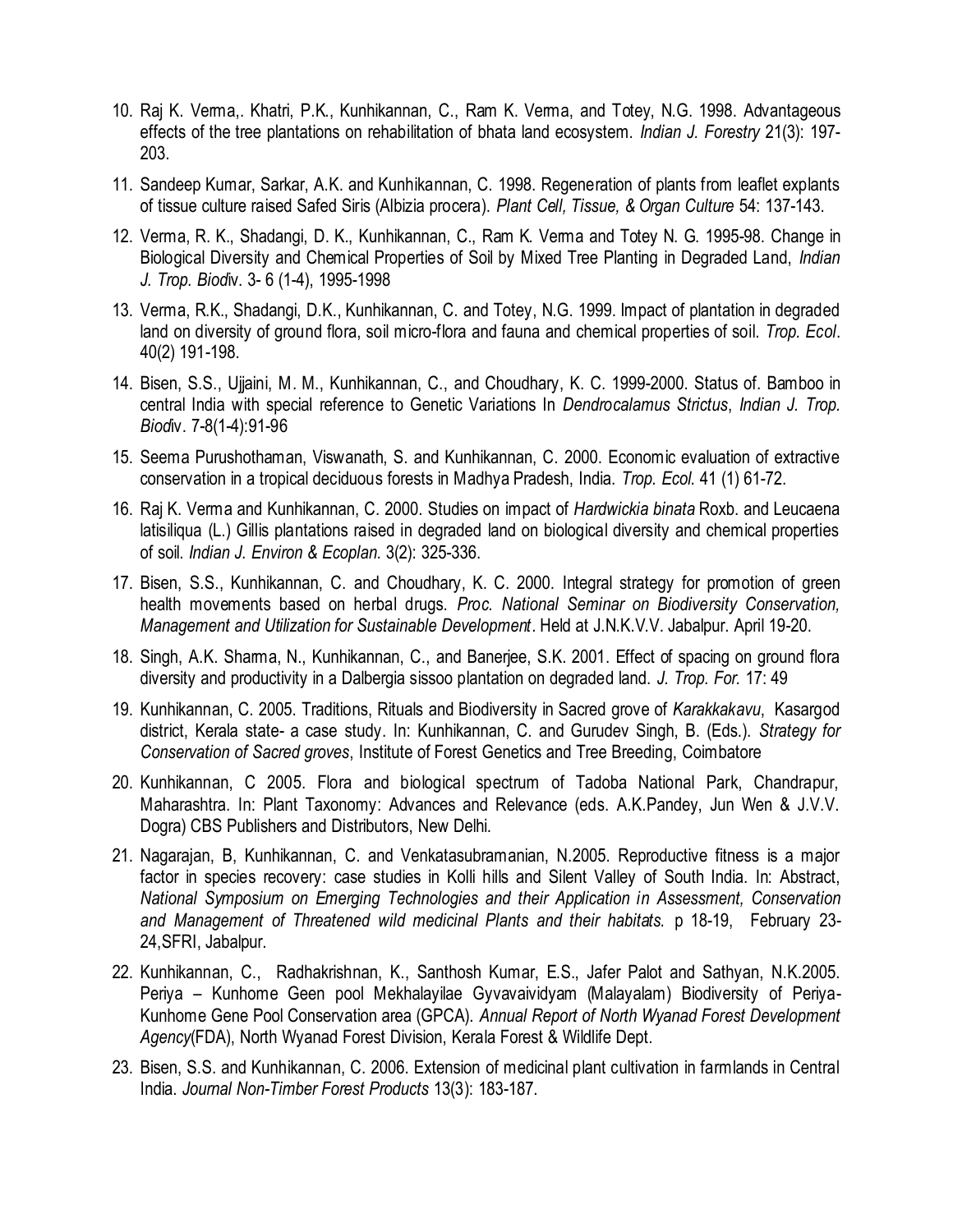- 24. Sasidharan, K.R. and Kunhikannan, C. 2006. Role of bees as pollinators of Tropical Forest species and need for conserving their diversity. *Advances in Pollen Spore Research* 24: 79-91.
- 25. Kunhikannan, C., Rama Rao N and Bisen, S.S. 2007. Diversity of different plant communities in Tadoba National park, Chandrapur, Maharashtra, India, *Indian J. Trop. Biod*. 15(2): 107-115.
- 26. Kunhikrishnan, E, Saraswathi, R., Kunhikannan, C. and Raja Mamannan, M.A. 2008. Biosphere: the world of Life forms. *In*: Pramod, P., Kunhikrishnan, E., Ravi kumar, Chatopadhyay, S., Sharma, J.K and Mishra, A.K. (Eds.), *Planet Earth- Our home: Explore, Share and care. Activity guide for 16th National Children Science Congress 2008*. NCSTC-network, New Delhi.
- 27. Kunhikannan, C. (2008) Diversity of Grasses, Seasonal Variations and Ecological Status of Grasslands in Jabalpur, Madhya Pradesh. *Indian Forester*, 134(2): 190-202.
- 28. D. Rajasugunasekar, Mohan, V. and Kunhikannan, C., (2007) First report of plant parasite *Helicanthus elastica* (Ders.) Dans. in *Ailanthus* plantation in Tamil Nadu. *Indian Forester* 133(9):
- 29. Santhosh Kumar, E.S., Radhakrishnan, K., Kunhikannan, C., Veldkamp, J.F. and Mohanan, C.N. 2008. Rediscovery of *Maesa velutina* Mez (Maesaceae/ Myrsinaceae): An endemic and endangered species of Western Ghats, India. *Rheedea* 18(1): 39-42.
- 30. Kunhikannan, C., Venkatasubramanian, N., Nagarajan, B., Sivalingam, R., Pramod Kumar N, and Salvi Thomas 2008. Diversity and population density of trees and lianas in Medicinal Plant Conservation Area (MPCA) in Kolli hills, Eastern Ghats, Tamilnadu. *Proc*. Baquer, B.A., Krishna, I.S.R., Bhakshu, L.M. and Reddy C.S. Reddy (Eds.) *National seminar on Conservation of Eastern Ghats*, 28 and 29<sup>th</sup> December 2007, EPTRI, Hyderabad.pp 67-72
- 31. Nagarajan, B., Kunhikannan, C., Venkatasubramanian, N. and Mutharaian, V.N. 2008. Is reproductive success a tool to species recovery? A case study on RET forest Genetic resources in Kolli hills, Eastern Ghats. *Proc*. Baquer, B.A., Krishna, I.S.R., Bhakshu, L.M. and Reddy C.S. Reddy (Eds.) *National seminar on Conservation of Eastern Ghats*, 28 and 29th December 2007, EPTRI, Hyderabad.pp 154-161
- 32. Kunhikannan, C., Rama Rao, N. and Bisen, S.S. 2009. Addition to the flora of Tadoba National Park, Chandrapur, Maharashtra, India *J. Econ. Taxon. Bot.* 33(1): 57-62.
- 33. Gopakumar, S., Indira Devi, P. and Kunhikannan, C. 2009. Technical efficiency of small scale packing case industries of Kerala, India, J. Ind. Acad. Wood Sci. (N.S) 6(1&2):80-89.
- 34. Kunhikannan, C and Krishnakumar, N 2009. Effect protection on regeneration of trees in Silent valley national Park. Proc. National Seminar on Land Use Planning for Biodiversity Conservation, 6-7 August 2009 Thrissur.
- 35. Sasidharan, K.R. and Kunhikannan, C. 2010. Bee faunal diversity in the Nilgiris part of the Western Ghats, Tamil Nadu. *Advances in Pollen Spore Research* 28: 1-16.
- 36. Kunhikannan C. Venkatasubramanian, N., Sivalingam, R., Pramod Kumar, N., Salvy Thomas and Sibin Thampan 2011. Diversity of woody species in the Medicinal Plant Conservation Area (MPCA) of Silent Valley National Park, Kerala. *Biodiversity* 12:2, 97-107
- 37. Kunhikannan, C and Krishnakumar, N. 2011.Effect of protection on regeneration of trees in grasslands of Silent Valley National Park, Kerala. *Indian J. Trop. Biod.* 19(1&2): 105-112.
- 38. Sasidharan, K.R. and Kunhikannan, C. and Ramesh, G. 2012. Plants associated with the bee fauna of the Nilgiris, 271-286. *In*: Nagarajan, B., Kunhikannan, C., Sasidharan, K. R. and Krisnakumar, N. (eds.)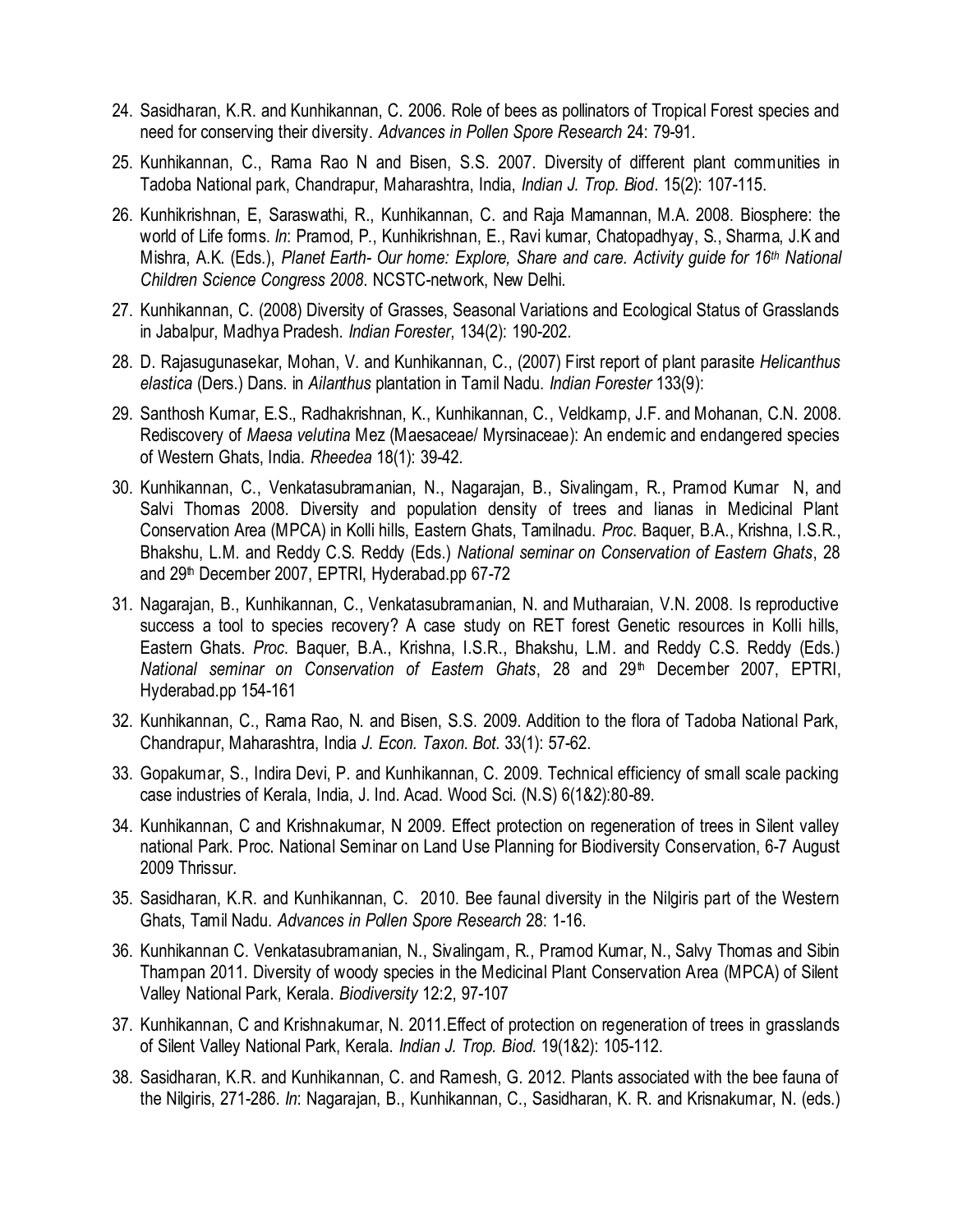*Tropical Ecosystems: Structure, Function and Services*. Institute of Forest Genetics and Tree Breeding, Coimbatore.

- 39. Kunhikannan, C. and Manikandan, P. 2012. Role of elephants in natural regeneration and distribution of wild mango, *Mangifera indica*- Experience from Silent Valley National Park, 294-299. *In*: Nagarajan, B., Kunhikannan, C., Sasidharan, K. R. and Krisna Kumar, N. (eds.) *Tropical Ecosystems: Structure, Function and Services*. Institute of Forest Genetics and Tree Breeding, Coimbatore.
- 40. Kunhikannan, C., Rama Rao, N. Sumer Chandra, Kamboj, S.K., Sudhir Kumar and Pachu, A.V. 2012. Phytosociological studies of forests in Sankosh River Basin, Bhutan. 333-351. *In*: Nagarajan, B., Kunhikannan, C., Sasidharan, K. R. and Krisnakumar, N. (eds.) *Tropical Ecosystems: Structure, Function and Services*. Institute of Forest Genetics and Tree Breeding, Coimbatore
- 41. Gopakumar, S., Indira Devi, P. and Kunhikannan, C 2013. Small scale splint and veneer industries of Kerala State, India: A technical efficiency analysis. *Indian Forester,* 139 (6) : 530-537,
- 42. Kunhikannan, C. and Rama Rao, N 2013. Grasses and grasslands of Tadoba National Park, Chandrapur, Maharashtra. *J. Econ. Taxon. Bot*. 37(3): 500-512.
- 43. Kunhikannan, C. and Rama Rao, N. 2014. Phenological studies of trees of Tadoba National Park, Chandrapur, Maharashtra, India. *Indian Forester*, 140 (11): 1074-1080. 2014.
- 44. Manikandan, P and Kunhikannan, 2016 Avian flower visitors of *Helicteres isora* L. a deciduous forest species in Thathengalam forest of Kerala in Western Ghats, Intl. J. Advan. Res. Biol. Sci. .3(10):171- 176.
- 45. Kannan C.S. Warrier, Kunhikannan, C. and Sasidharan, K.R. 2015 Endangering sacred groves of a non forested region in Kerala, India and Strategies for their conservation, *Indian Forester,* 141 (8) : 832-837.
- 46. Pachu, A.V., Kunhikannan, C., Mohan, V., Sudhir Kumar and Rama Rao, N. 2016. Assemblages of macrobenthic insect larvae of the Sankosh River basin in the areas bordering India and Bhutan, *Indian Forester,* 142 (5): 493-501, 2016.
- 47. C. Kunhikannan, N. Rama Rao and S. S. Bisen 2017. Vegetation Ecology of Tadoba National Park, Chandrapur, Maharashtra. *Journal of Interdisciplinary Biosciences*, 1(1): 21-45
- 48. Kunhikannan, C. and Rekha R Warrier 2017 Poly-embryony influences plant vigor in *Syzygium cumini* (L.) Skeels, *My Forest*, 53 (1-2): 23-32.
- 49. Sasidharan, K.R., Ratheesh, R. and Kunhikannan, C. 2018. Butterfly (Lepidoptera: Rhopalocera) diversity of Forest Campus, Coimbatore. *Uttar Pradesh Journal of Zoology* 38: (1)1-8, 2018.
- 50. Jeevith, S. and Kunhikannan, C. 2019. Phenology of tree species of tropical montane evergreen forests, the Nilgiris, Southern Western Ghats, India. *Environment and Ecology* 37 (3B), 1067-1074
- 51. *Jeevith, S., Kunhikannan, C, Rajasekar, C. and Samydurai, P 2019.* A checklist of orchids of shola and grasslands of Nilgiris, Western Ghats, India, *Biological Forum,* 11(1): 41-46.
- 52. Jeevith, S., Rajasekar, C, Samydurai, P. and Kunhikannan, C. 2019. A Note of the Collection of *Ceropegia ensifolia* Bedd. (Apocynaceae: Ceropegieae) from Nilgiris, Southern Western Ghats, India. *Indian Forester,* 145 (5): 494-495.

#### **(iii) Short Articles**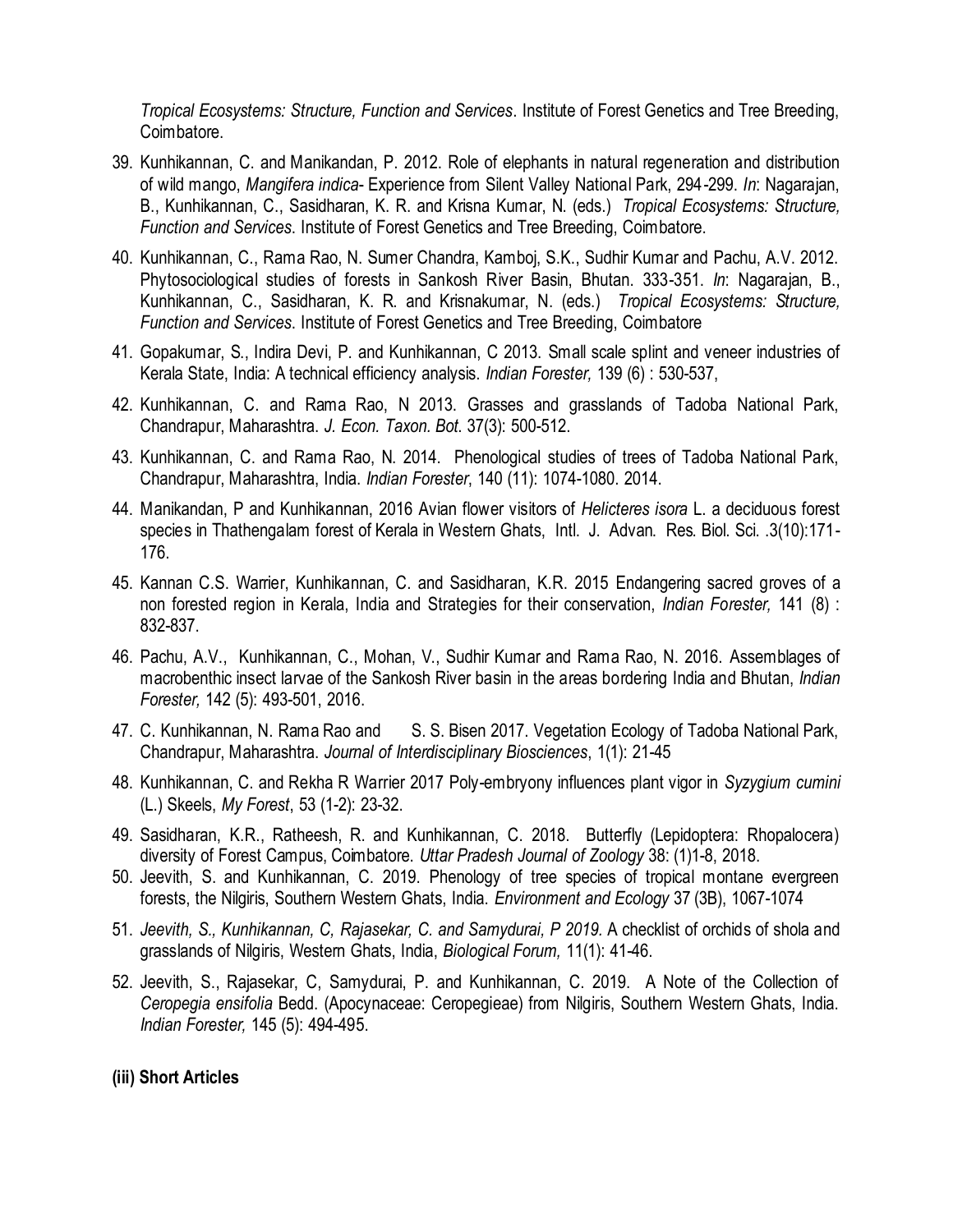- 1. Bisen, S.S. and Kunhikannan, C. 1995 Herbal Garden- A remarkable venture towards conservation. *Trop. Sylvics*. 3(2) 9-10.
- 2. Mohan Varghese and Kunhikannan, C. 1993 Moist valleys in Tadoba National Park An Ecological treasure. *Trop. Sylvics* 1(1&2): 20-21.
- 3. Kunhikannan, C. (2007) *Pulchedikaludae Koodae* I in Malayalam ( About grasses). *Soocheemukhi,* 27 (3): 14-17.
- 4. Kunhikannan, C. (2007) *Pulchedikaludae Koodae* II in Malayalam ( About grasses). *Soocheemukhi,* 27 (4): 25-27
- 5. Kunhikannan, C. (2007) *Pulchedikaludae Koodae* III in Malayalam ( About grasses). *Soocheemukhi,*  27 (5): 14-16
- 6. Kunhikannan, C. (2007) *Kattumavum Aanayum* in Malayalam ( Regeneration of wild mango and role of elephants). *Soocheemukhi,* 27 (8): 15.
- 7. Kunhikannan, C. (2007) Vazhayum kurachanubhavangalum in Malayalam (about plantain) *Soocheemukhi,* 27 ( ): 15.
- 8. Kunhikannan, C. 2011. Conservation of threatened medicinal plants –challenges and strategies in Souvenir: *Celebration of International Day for Biological Diversity and Centenary of Fischer Herbarium*. IFGTB, Coimbatore.
- 9. Yasodha, R., Sasidharan, K. R., Kunhikannan, C. and Venkatasubramanian N. 2011. Integration of molecular techniques for taxonomic delimitation of *Dalbergia* species in Souvenir: *Celebration of International Day for Biological Diversity and Centenary of Fischer Herbarium*. IFGTB, Coimbatore.
- 10. Kunhikannan (2016) Pullukal Chillarakkaralla in Malayalam (Grasses are not silly ones), Sasthrakeralam November, 33-35.

#### **Papers presented in workshop/ Seminar/Symposium**

- 1. Kunhikannan, C 2016 Importance Grasses and grasslands. A lecture organized for PG students and Research Scholars of Botany Dept. Sir Syed College Talipparamba on 12.02.2016.
- 2. Kunhikannan, C 2016. Taxonomy and plant resources of India with special reference to Taxonomic key preparation. A lecture organized for PG students and Research Scholars of Botany Dept. Nirmala College of Women, Coimbatore on 01.08.2016.
- 3. Kunhikannan, C 2016. Environmental Impact assessment. Lecture organized during the inauguration of Microbiology Association at Dept. of Microbiology, Sree Narayana Guru College, K G Chavadi, Coimbatore on 12.08.2016.
- 4. Kunhikannan, C, 2016. Floristic diversity and role of women in its conservation.. Presented in "Faculty Development workshop on Women and Biodiversity on 21.08.2016 at Bharathiar University, Coimbatore.
- 5. Kunhikannan, C 2016. Grasses of Jabalpur. Presented in "Training programme on Systematics of Plants" on 18.10.2016 At TFRI, Jabalpur.
- 6. Kunhikannan, C 2016. 1. Biodiversity of Western Ghats Lecture and 2. Environmental Impact assessment to Trainees of Forest School Walayar, Kerala on 21.10.2016.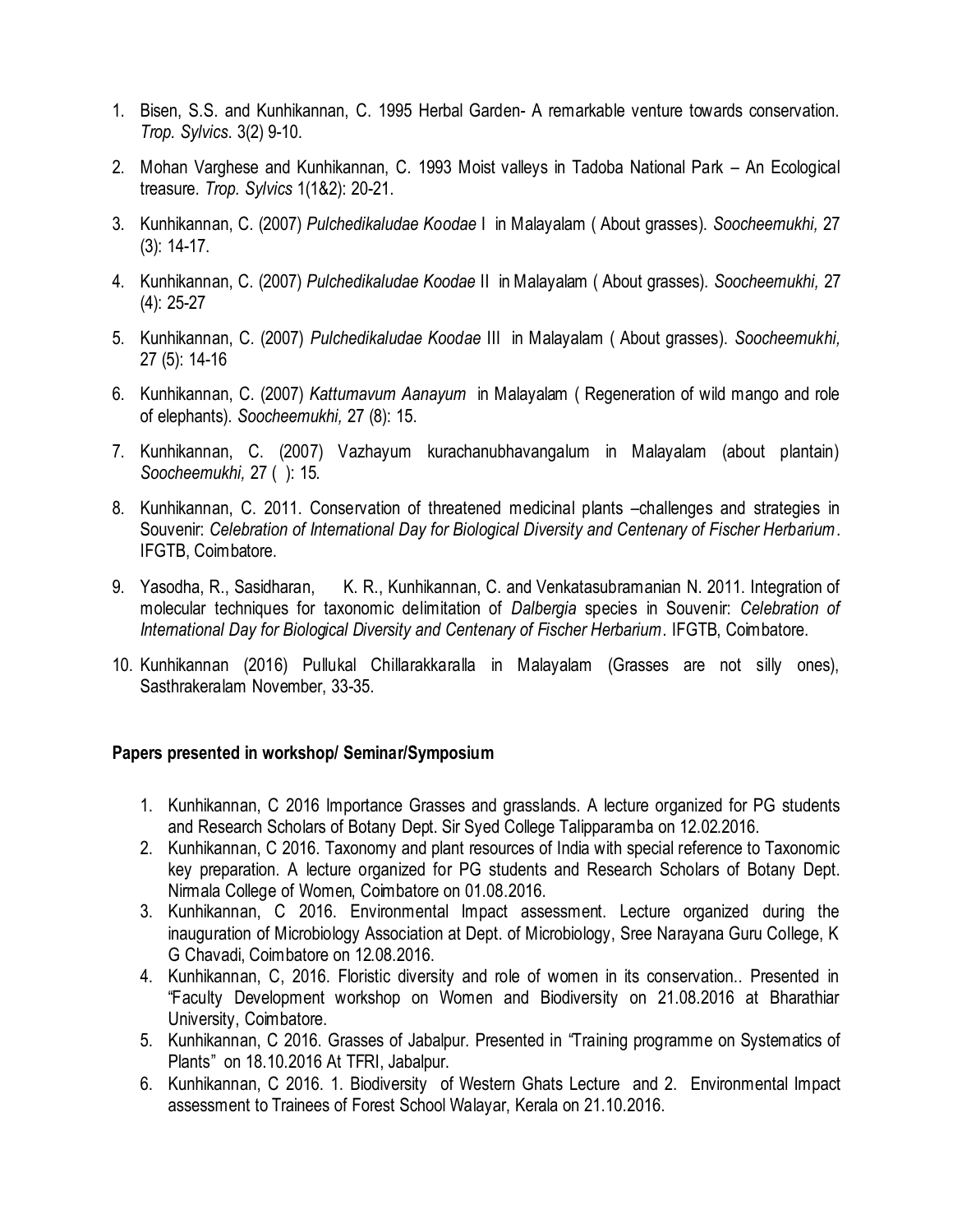- 7. Kunhikannan C 2016. Biodiversity Assessment and monitoring. Lecture organized for trainees of Forest School, Winberligunj, Andaman on 21.02.2016.
- 8. Kunhikannan, C., Rama Rao, N., Pachu, A.V., Prasad, R.S., Kamboj, S.K. Sudhir Kumar 2016. Floristic diversity of Sal Forests in West Singbhum District, Jharkhand, "International Seminar on Conservation and Sustainable Utilization of Biodiversity" and Annual Conference of Indian Association of Angiosperm Taxonomy, 7-9 November 2016 at Sivaji University, Kohlapur, Maharashtra.
- 9. Kunhikannan 2016. Role of Students/ Children in Biodiversity Conservation. Lecture organized for 6<sup>th</sup> to 12<sup>th</sup> class students, Chettinad Public School, Karaikudi, Tamilnadu on 26.04.2016.
- 10. Kunhikannan 2016-17. Biodiversity Assessment and monitoring. Presented in Workshop on Contemporary Forest management for multiple functions in the perspective of National Working plan code-2014 for SFS officers on 30.9.2016, 06.12.2016, 31.12.2016,
- 11. Kunhikannan 2016. Indian biodiversity- Status, concerns and strategies. Presented in "National Seminar on Environmental issues a factual profile" on 04.02.2016 at N S S College, Vazhoor, Kottayam, Kerala.
- 12. Manikandan, P. and Kunhikannan, C. 2012. Role of frugivore birds in maintaining the forest health: Observations from dry deciduous forests of Tamilnadu and Kerala. *Abs.* National Seminar on Forest Health Management, 21-22 March 2012, Institute of Forest Genetics and Tree Breeding, Coimbatore. 172
- 13. Mohan, V., Surendran, R., Kunhikannan, C. and Veeramani, T. 2012. Diversity of plant growth promoting Rhizobacteria (PGPR) and Arbuscular Mycorrhizal (AM) fungi in Teak Plantation of Tamilandu and Kerala. *Abs.* National Seminar on Forest Health Management, 21-22 March 2012, Institute of Forest Genetics and Tree Breeding, Coimbatore. 144.
- 14. Mutharian, V.N., Nagarajan, B., Kunhikannan, C. and Venkatasubramanian, N. 2009. Variations in floral morphology, phenology and reproductive success in natural populations of *Smilax zeylanica*: Species recovery case study. Presented in National Symposium on recent Advances in Biodiversity of Indian subcontinent, 11<sup>th</sup> -13<sup>th</sup> March 2009, ZSI, Port Blair. A& N Islands.
- 15. Kunhikannan, C., Tamilarasi, R., Durai. A. and Subramanian, V. 2008 Natural regeneration of trees in low altitudinal grasslands of Silent Valley National Park, Kerala. Presented in *International Seminar on Multidisciplinary Approaches in Plant Systematics*, 11-13 October 2008 , Kalyani University, Kalyani, WB.
- 16. Kunhikannan, C., Venkatasubramanian, N. Sivalingam, R. Pramod Kumar, N. Salvy Thomas and Sibin Thampan 2009. Diversity of woody species in Medicinal Plant Conservation Area (MPCA) of Silentvalley National Park, Kerala XIX Annual Conference of Indian Association for Angiosperm Taxonomy (IAAT) & International Symposium on "Angiosperm Systematics & Phylogeny: Retrospects & Prospects" 12<sup>th</sup> -14<sup>th</sup> November, 2009, NBRI, Lucknow.
- 17. Kunhikannan, C. 2005. Traditions, Rituals and Biodiversity in Sacred grove of *Karakkakavu*, Kasargod district, Kerala state- a case study. In: National Workshop on *Strategy for Conservation of Sacred groves*, on 27-28 May 2004 at Institute of Forest Genetics and Tree Breeding, Coimbatore.
- 18. Nagarajan, B., Venkatasubramanian, N. Kunhikannan, C. and Sivakumar, V. 2005. What pollinates *Embelia ribes* and how successful is it? Integrating Science and Management of Biodiversity in the Western Ghats, 2nd National Conference of the Western Ghats Forum, 1-2 December 2005 at State Forest Service College, Coimbatore -2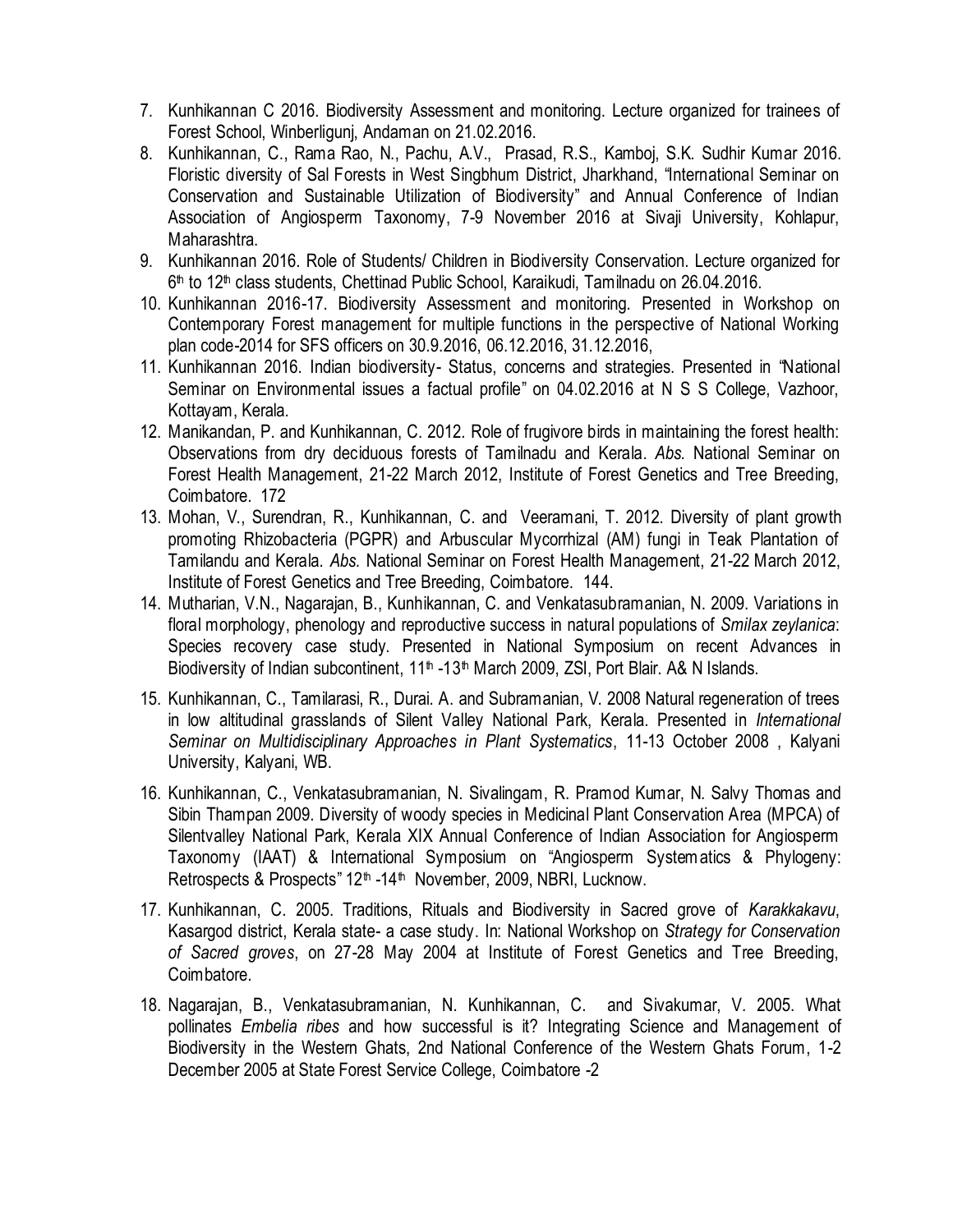- 19. Kunhikannan, C., Venkatasunramnian, N. and Sivalingam, R. 2003. Studies on Ecology of some Threatened Medicinal Plants in Medicinal Plant Conservation Areas (MPCA) in Silentvalley and Kolli hills" Presented in *National Seminar on Medicinal plants and Health care* held at Dept. of Botany, P.S.G.R.Krishnammal College for Women, Peelamedu, Coimbatore during 27<sup>th</sup> and 28<sup>th</sup> August 2003.
- 20. Nagarajan,B., Kunhikannan, C., Mutharaian V.N.and Venkatasunramnian, N.2003. Species Recovery and Conservation methods for *Aristolochia tagala* Cham. natural populations. Presented in *National Seminar on Medicinal plants and Health care* held at Dept. of Botany, P.S.G.R.Krishnammal College for Women, Peelamedu, Coimbatore during 27<sup>th</sup> and 28<sup>th</sup> August 2003.
- 21. Kunhikannan, C.2005. Simple Value Addition for Medicinal Plant Products- A Low Cost Drying Technique. Pp25. In: *Abstracts*, Workshop on Agroforestry for Attappady Wastelands: Potential and Prospects. January 8-9, Attappady Hills Area Development Society, Agali, Palakkad, Kerala.
- 22. Sasidharan, K. R. and Kunhikannan, C. 2005. Medicinal Plants Suitable for Cultivation in the Hill Areas of Attappady pp22. In: *Abstracts*, Workshop on Agroforestry for Attappady Wastelands: Potential and Prospects. January 8-9, Attappady Hills Area Development Society, Agali, Palakkad, Kerala.
- 23. Kunhikannan, C, Rama Rao, N and Bisen, S.S. 2004. Diversity of Plant Communities in Dry Deciduous Forests of Tadoba National Park, Chandrapur, Maharashtra, India paper presented in XIV Annual Conference of IAAT and National Seminar on New Frontiers in Plant Taxonomy and Biodiversity Conservation at Thiruvananthapuram organized by Tropical Botanical Garden and Research Institute, Kerala during 29-31 December 2004.
- 24. Warrier, K.C.S., Kunhikannan, C. and Gunasekaran, T. 2004. Sacred groves Remnants of evergreen forests in Alappuzha district, Kerala. In: Proceedings, National Workshop on Conservation of Sacred Groves. September 16-18, Malabar Palace, Kozhikode, Organised by the Kerala Forest Department, pp 98-103.

### **Workshop/ Seminar/Symposium/ meeting Attended**

- National Workshop to Identify Stakeholders and Capacity Building Needs in Forest Genetic Resource Conservation under APFORGEN programme on 11<sup>th</sup> July 2007, at the Institute of Forest Genetics and Tree Breeding, Coimbatore.
- National Seminar on Implications of the Protection of Plant Varieties and Farmers' Rights Act, 2001 in Forestry on 4-5 July 2007 at the Institute of Forest Genetics and Tree Breeding, Coimbatore.
- National Workshop on Prioritization and Characterization of Fast Growing Native Tree Species on 8-9 August 2007 at the Institute of Forest Genetics and Tree Breeding, Coimbatore.
- Organized, and presented a paper in National Workshop on Strategy for Conservation of Sacred groves, 27-28 May 2004 at the Institute of Forest Genetics and Tree Breeding, Coimbatore
- Workshop on "Information management of biodiversity (plant genetic) resources in Botanic Gardens of India" at NBRI, Lucknow during 6-10 September, 2004.
- Interaction Workshop on "Participatory Forest Management & Gene Pool Conservation Areas" at High Range Circle Office, Kottayam, Kerala on 20.09.04